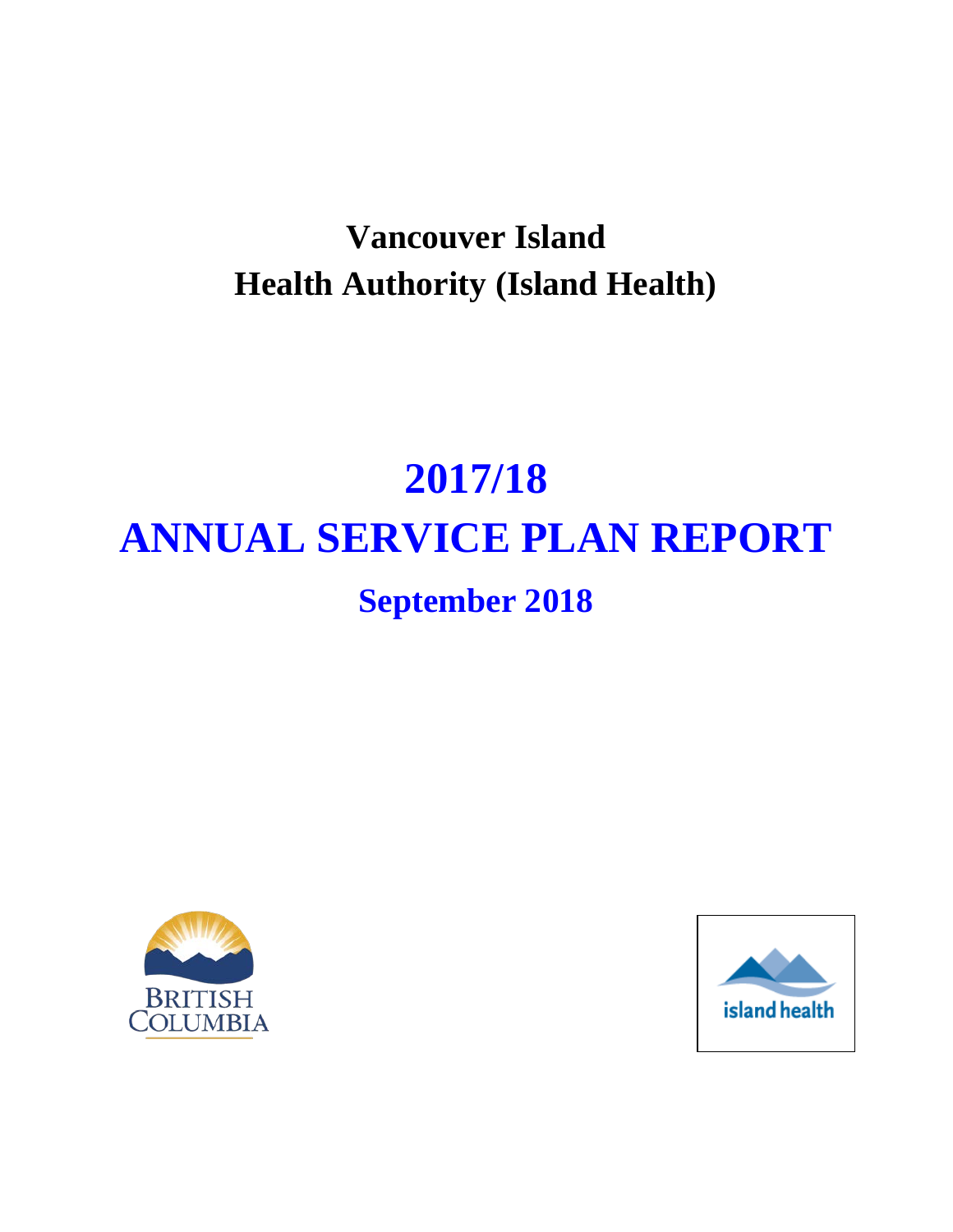For more information on Island Health see Contact Information on page 21 or contact:

#### **ISLAND HEALTH**

#### **1952 Bay Street**

#### **Victoria, British Columbia**

#### **V8R 1J8**

or visit our website at <https://www.islandhealth.ca/>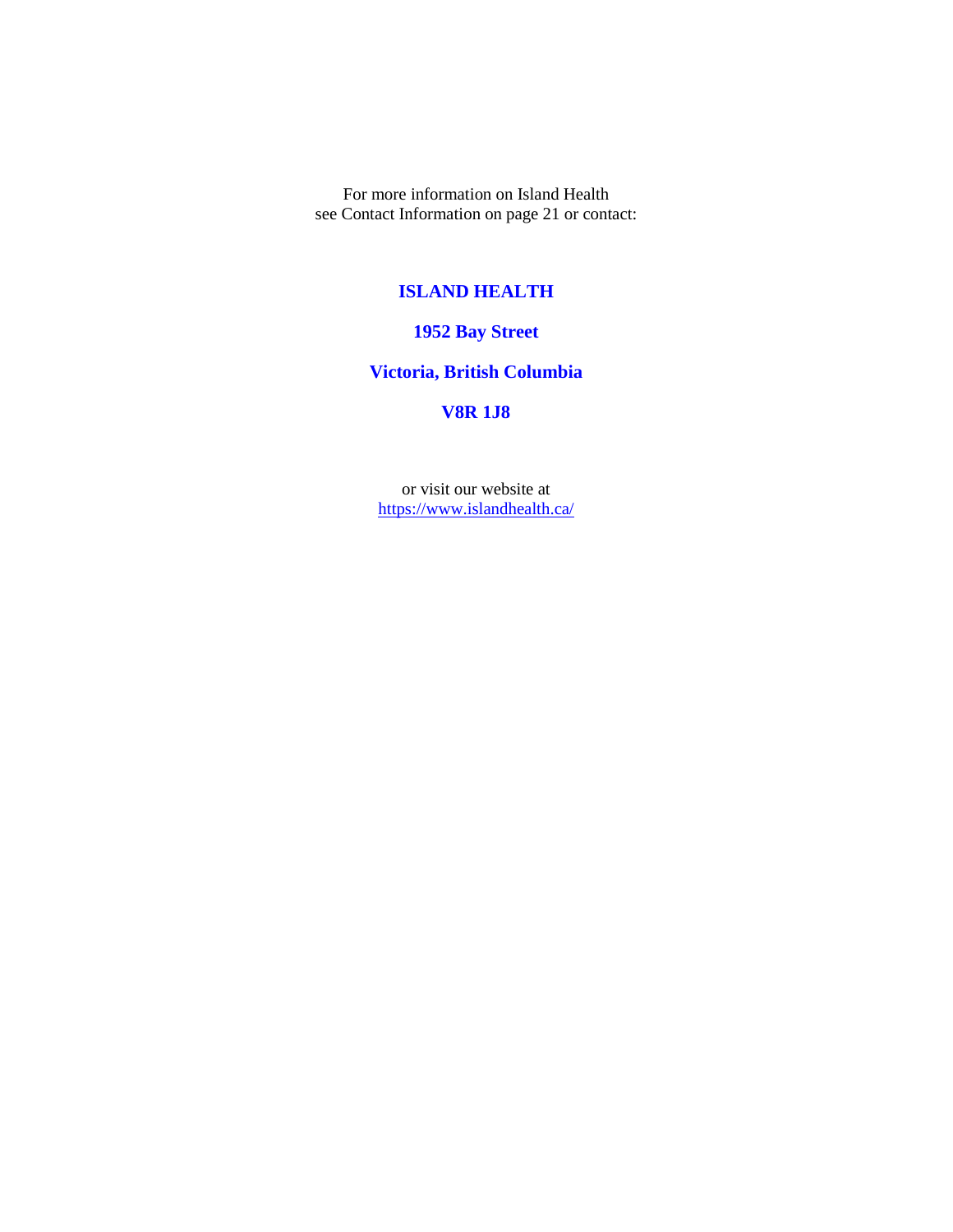# <span id="page-2-0"></span>**Board Chair's Accountability Statement**



Island Health recognizes and acknowledges the Kwakwaka'wakw, Nuuchah-nulth, and Coast Salish peoples are the traditional stewards of the lands upon which Island Health is situated, where we all live, work and play. The First Peoples' relationship to these lands is of continued importance to health and wellness. As we continue to work toward rebuilding our relations we do so with respect and humility.

On behalf of the Board of Directors of Island Health, I am pleased to present our *2017/18 Annual Service Plan Report*, outlining our organization's progress towards achieving the mandate set out by government in the 2017/18 Mandate Letter and delivering high-quality, patient-centered care for our region's population.

Island Health strives to deliver excellent health and care for residents, patients and their families at the right time and in the right setting. Island Health continues to make progress on our commitments to improve health outcomes and overall population health status and to provide high-quality, accessible and sustainable service. As Board Chair, I am proud of our staff, physicians, and volunteers for their dedication to improving the health and wellbeing of our communities.

The Island Health *2017/18 Annual Service Plan Report* compares the health authority's actual results to the expected results identified in the *2017/18 - 2019/20 Service Plan*. I am accountable for those results as reported.

Sincerely,

Lyup Holling

Leah Hollins Island Health Board Chair September 27, 2018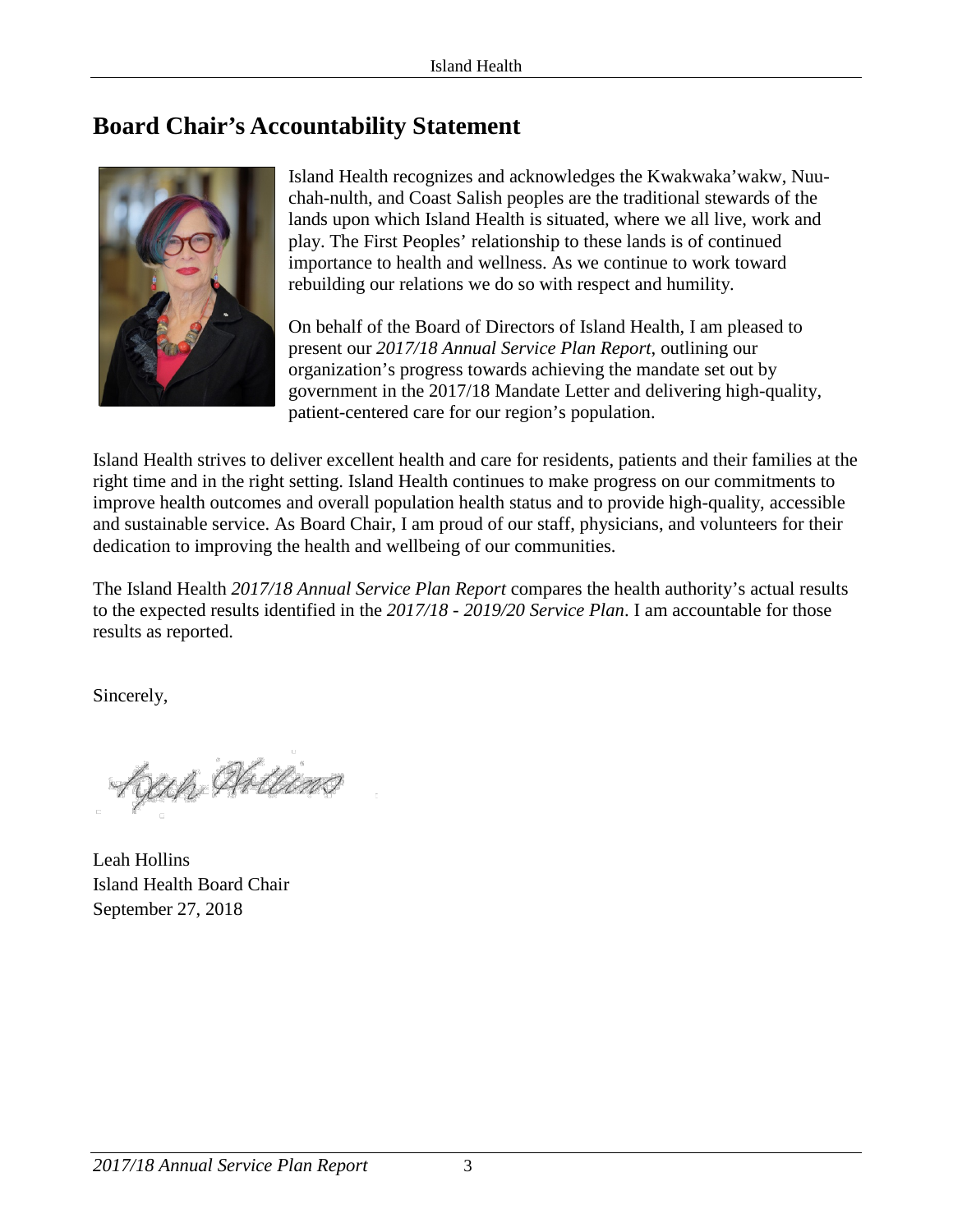# <span id="page-3-0"></span>**Table of Contents**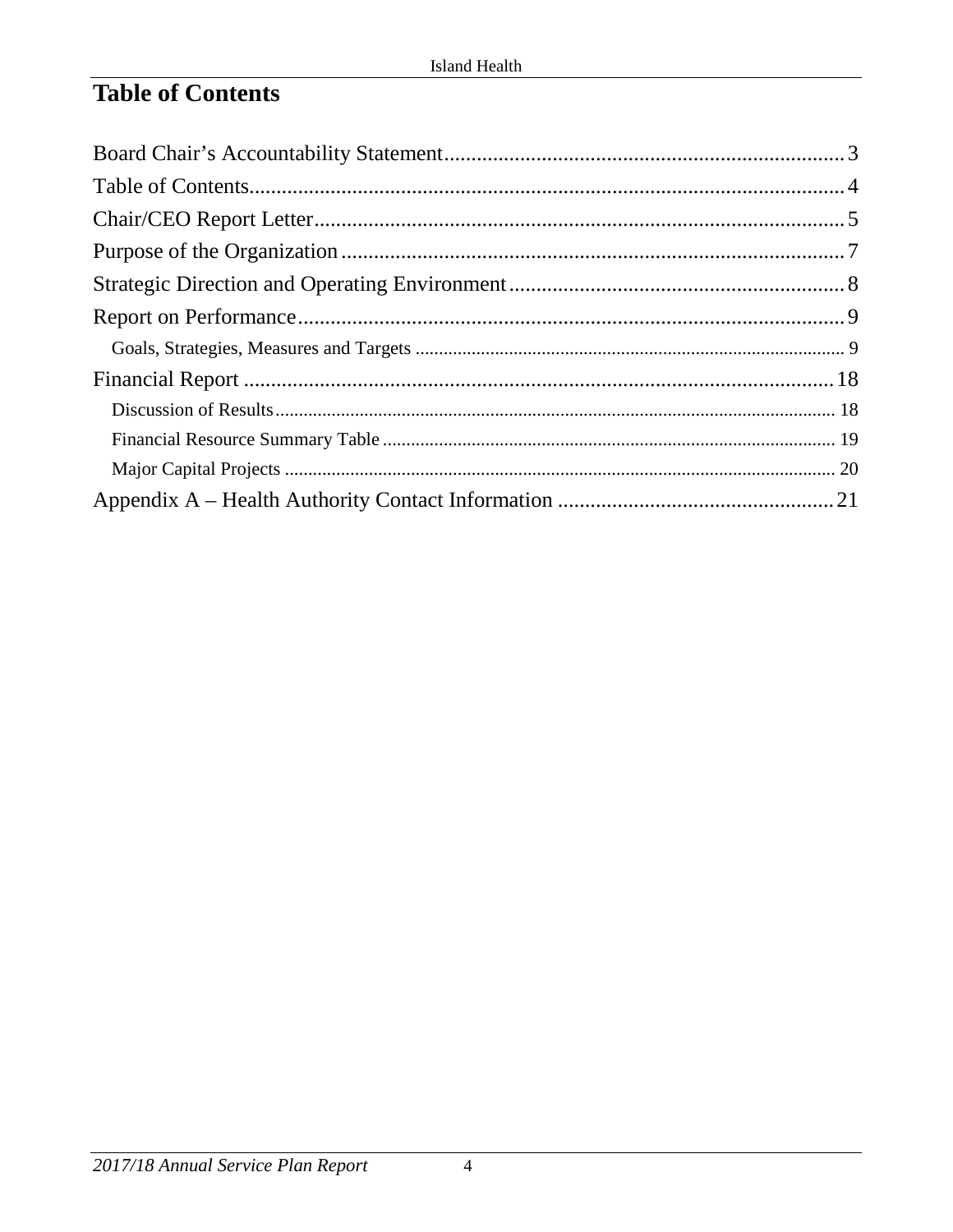# <span id="page-4-0"></span>**Chair/CEO Report Letter**

Island Health has set out on a course to improve the health and care of those we serve. Our path reflects the strategic priorities. We continue our contribution towards meeting government's overall objectives of making life more affordable, delivering the services people count on, and having a strong, sustainable economy. We do this through supporting the health and wellbeing of British Columbians, delivering health care services that are responsive and effective, and ensuring value for money in the health system.

Island Health continues to partner with family physicians to establish Primary Care Networks across Island Health. Work is advancing on implementation of primary care homes and specialized care programs for the target populations of complex medical and/or frail older adults and patients with more complex mental health and/or addictions issues. Island Health submitted and received approval for three expressions of interest for Primary Care Networks in 2017/18. The Ministry of Health acknowledged Island Health as a leader on the primary and community care strategy. Specifically, Island Health's approach to partnering with Divisions of Family Practice and Collaborative Services Committees on primary and community care has been recognized provincially by the Ministry of Health as a leading practice for furthering strong relationships.

In addition, we are enhancing integrated team-based care and increasing community capacity to support key patient populations. This includes embedding clinicians with a mental health and addictions focus in primary care settings. School-based population-focused primary care services are in place at several sites. Island Health continues to work with the First Nations Health Authority to identify models of primary care that are culturally safe and aligned with First Nations' desired care models. Patients requiring timely community-based services now have improved access through expanded service hours, including weekends and evenings, and single, easier-to-navigate, community service access points.

Although we still have improvements to make to reduce surgical wait times, we have made some notable advances this year. Island Health met its goal of completing 200 additional hip and knee replacements by March 31, 2018. One major step in achieving this goal was the opening of the South Island Hip and Knee Centre as announced by Health Minister Adrian Dix on March  $22<sup>nd</sup>$ , 2018. Progress was made towards implementation of a new booking system for waitlisted surgical patients and ongoing monitoring is already seeing improvements in this area.

Island Health is responding to the ongoing opioid overdose public health emergency in collaboration with system partners. This response encompassed both harm reduction activities and enhancement of treatment and recovery services. The Pandora Street Supervised Consumption Service (SCS) received Health Canada approval on August 3, 2017. A second SCS for Victoria was approved in November 2017. Island Health opened nine Overdose Prevention Sites across the Island since December 2016, with over 100,000 visits and no fatalities; Island Health has widely distributed take home naloxone, which is used to intervene in overdoses. Island Health has moved from the initial emergency response to implementing mid and long-term strategies including working in collaboration with the other Health Authorities and the Ministry of Mental Health and Addictions to launch a provincial awareness campaign in partnership with the Vancouver Canucks organization.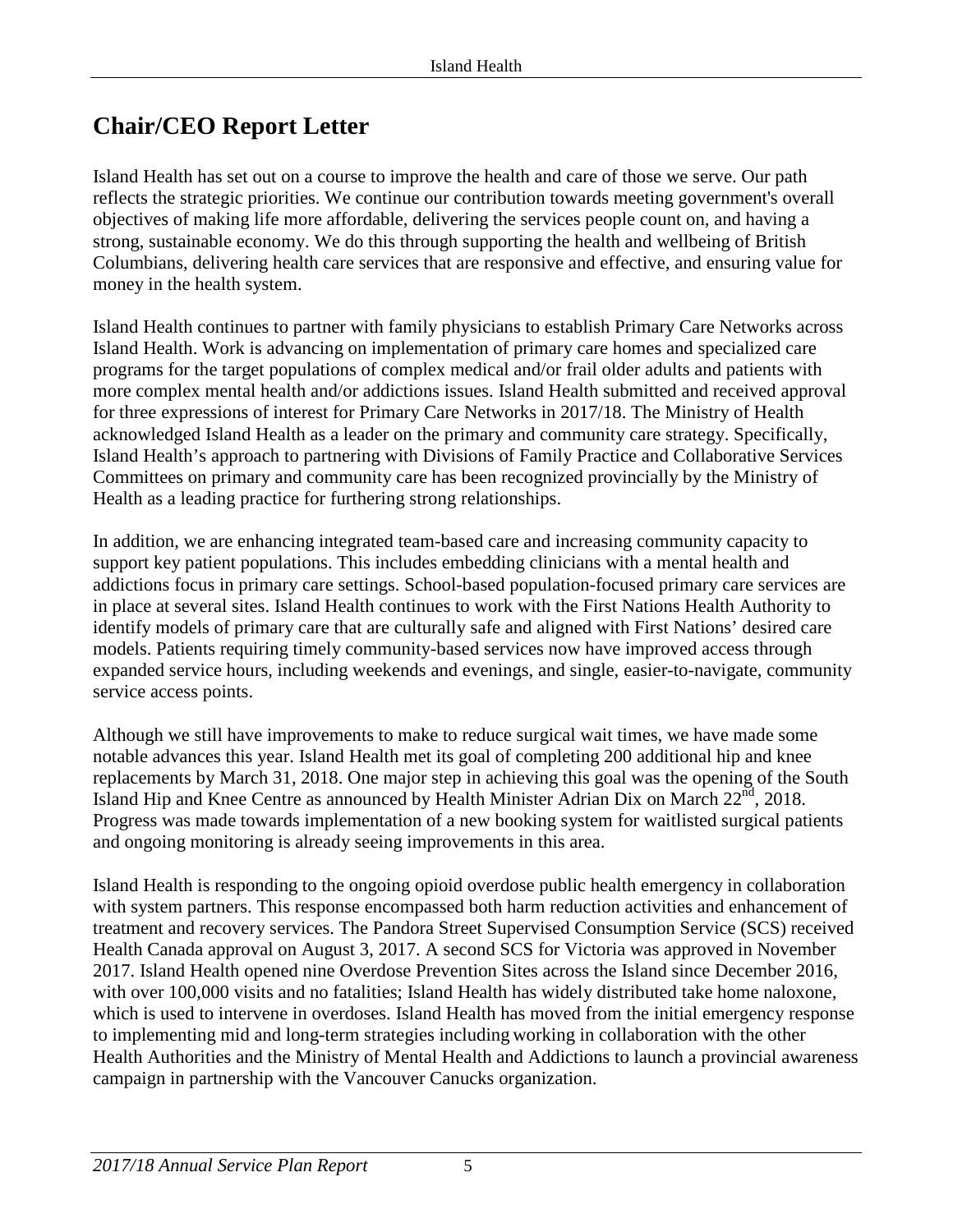#### Island Health

Island Health has continued to strengthen its relationships with communities and other partners to improve health and care. We have exceeded our target with 53 per cent of communities completing healthy living strategic plans in alignment with the *Healthy Families B.C. – Healthy Communities Strategy*. Sustained community level actions will decrease risk factors and promote preventative factors for chronic diseases and injury.

Island Health is making significant steps towards supporting the improvement of Aboriginal health and wellness and creating a climate for change to improve the patient experience for Aboriginal peoples. The Cultural Safety and Humility plan for Geography 1 is being implemented with Aboriginal partners. Some of the key actions in the Vancouver Island Partnership Accord Work Plan were completed this year including: an update of the Community Crisis response protocol; improved support for maternity, child and family health through strengthened interagency collaboration; and online and in-person Cultural Safety and Humility training.

The new North Island Hospital campuses at Campbell River and Comox Valley were constructed on schedule, within scope and budget. This complex work included the transfer of acute care services from St. Joseph's General Hospital to Island Health, and the provision of cultural humility training. The Campbell River campus successfully opened on September 10, 2017 and the Comox Valley campus opened on October 1, 2017.

Island Health has a strong and collaborative relationship with the Ministry of Health. Key to this relationship is the ongoing meetings between the Board Chair, Chief Executive Officer (CEO) and the Minister to receive updates on progress towards achieving strategic priorities. The CEO attends regular meetings with the Deputy Minister and Ministry senior leadership. Members of the Executive Leadership Team also attend bilateral meetings with Ministry senior leaders, and sit on a variety of Standing Committees established by the Ministry.

We are proud of the work that has been accomplished over the past year and look forward to continued progress on our strategic and operational priorities.

Lyup Hillins

Leah Hollins Island Health Board Chair

Kany machiel

Kathy MacNeil President and Chief Executive Officer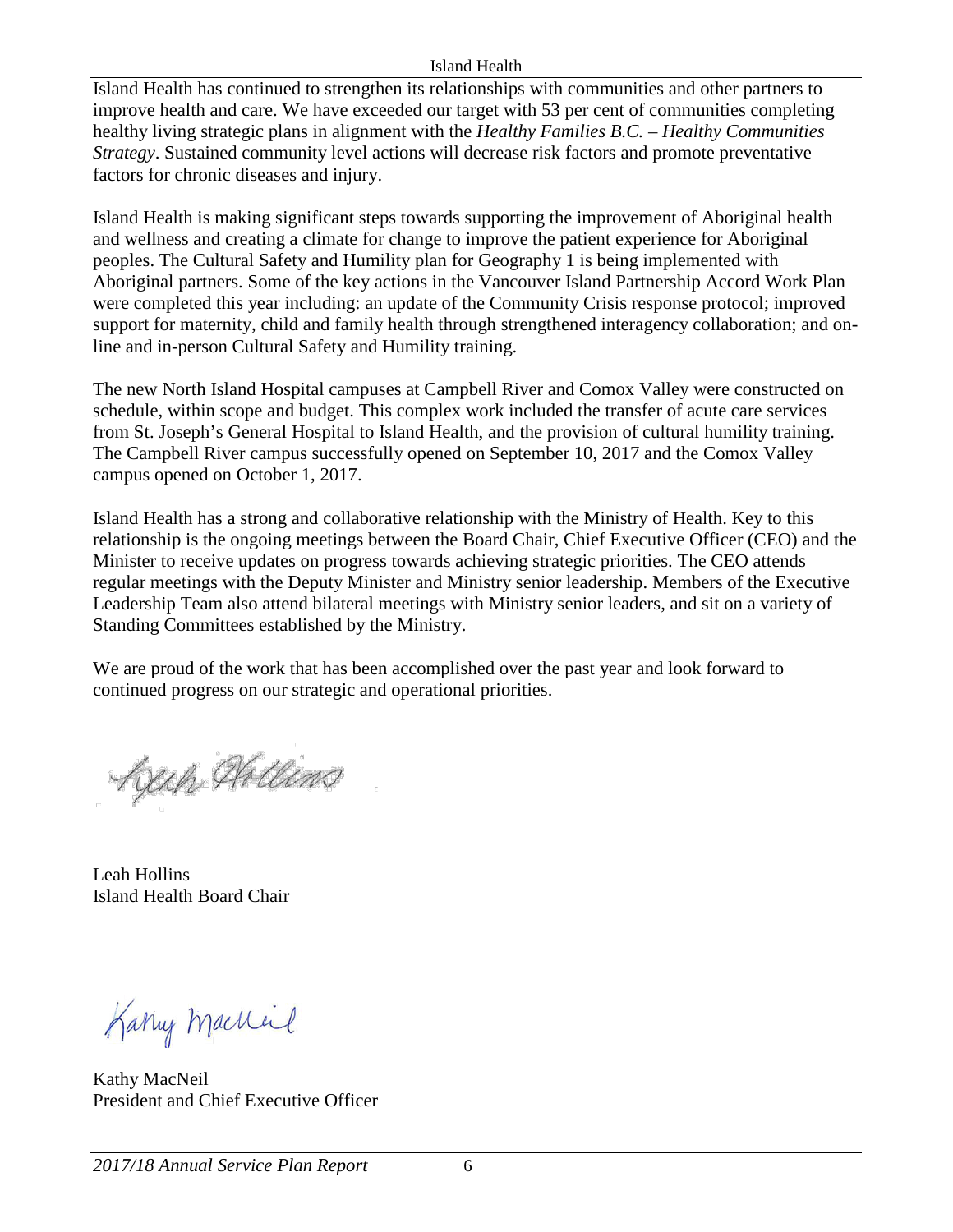# <span id="page-6-0"></span>**Purpose of the Organization**

Island Health is one of five regional health authorities established by the province of British Columbia (B.C.) under the *[Health Authorities Act](http://www.bclaws.ca/civix/document/id/complete/statreg/96180_01)*. Island Health provides health care to over 785,500 people across a widely varied geographic area of approximately 56,000 square kilometres. This area includes Vancouver Island, the Gulf and Discovery Islands, and part of the mainland opposite northern Vancouver Island. An important part of our mandate is to serve people in all rural and isolated communities in our region, many of which are accessible only by water or air.

#### **Governance and Leadership**

A ten-member, government-appointed Board of Directors (the Board) governs Island Health. The Board's primary responsibility is to lead the health authority to deliver high quality, responsive and effective health services as efficiently as possible. The Board also provides leadership to guide Island Health's activities in support of the Government's health system priorities and strategies in accordance with the direction provided through the Government's annual Mandate Letter. More information on the role of the Board is available here: [http://www.viha.ca/about\\_viha/board\\_of\\_directors/link.](http://www.viha.ca/about_viha/board_of_directors/)

Working with the Board, and headed by our President and CEO, the Island Health Executive Leadership Team provides leadership in planning, delivering and evaluating health care services in Island Health in collaboration with the government. The Island Health Board and Executive Team are responsible for meeting the health needs of the population and patients in an effective and sustainable manner. (See [http://www.viha.ca/about\\_viha/executive\\_team/\)](http://www.viha.ca/about_viha/executive_team/).

Created from the shared core beliefs of our staff, medical staff, volunteers, and Board of Directors, Island Health's vision, *Excellent health and care for everyone, everywhere, every time* and values of *[Courage, Aspire, Respect and Empathy](http://www.viha.ca/about_viha/vision.htm)* guide us in providing the highest quality health and care services to the populations we serve.

#### **Services We Provide**

We deliver many types of services for residents, clients and patients across the entire life span including public health, children and youth care, seniors care and wellness, residential and community care, primary health care, specialized short-term care at local hospitals and health centres, mental health and substance use services, and end-of-life care. Working with our partners in the community, including the First Nations Health Authority and Metis Nation British Columbia, we are able to meet most of the health care needs of our population; only rarely must people seek specialized services outside of Island Health.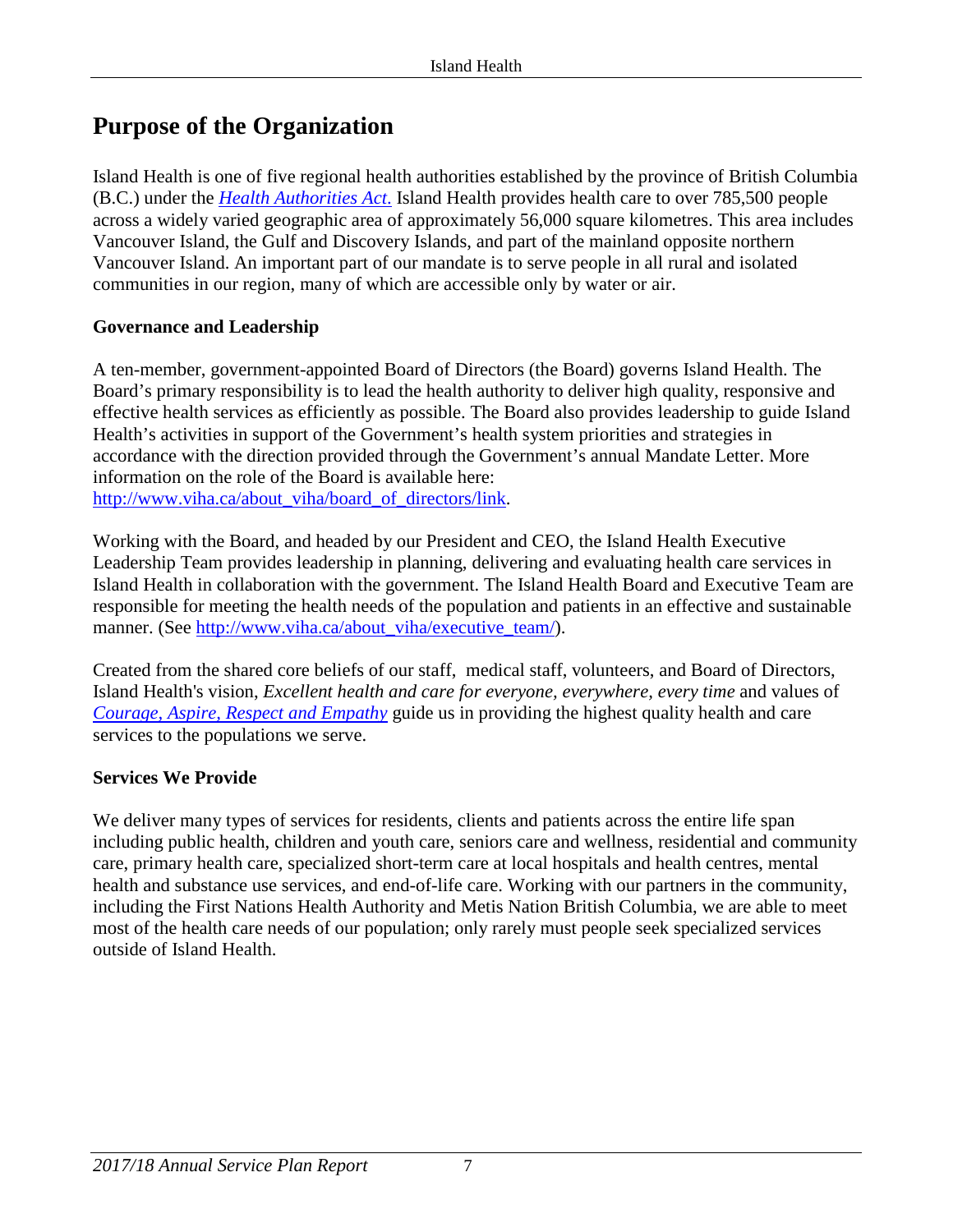# <span id="page-7-0"></span>**Strategic Direction and Operating Environment**

#### *Strategic Direction*

Island Health is committed to achieving the strategic goals and priorities outlined in the *2017/18 Ministry of Health Service Plan*, and the government mandate set out in the Island Health Mandate Letter. This includes the government's commitment to true, lasting reconciliation with Aboriginal people living in B.C. by moving towards fully adopting and implementing the [United Nations](https://www.un.org/development/desa/indigenouspeoples/declaration-on-the-rights-of-indigenous-peoples.html)  [Declaration on the Rights of Indigenous Peoples,](https://www.un.org/development/desa/indigenouspeoples/declaration-on-the-rights-of-indigenous-peoples.html) the [Metis Nation Relationship Accord II](https://www2.gov.bc.ca/assets/gov/british-columbians-our-governments/indigenous-people/aboriginal-peoples-documents/metis_nation_reconciliation_accord_ii_-_nov_16_2016.pdf) and the [Calls to Action of the Truth and Reconciliation Commission.](http://www.trc.ca/websites/trcinstitution/File/2015/Findings/Calls_to_Action_English2.pdf)

Changes in leadership occurred in 2017/2018 which impacted the strategic direction of Island Health, including new Board members, a new Board Chair, and a new CEO.

#### *Strategic Context*

Island Health has a relatively healthy population. The average life expectancy, at 82 years, is among the highest in the world. The population of Island Health is expected to increase 22.5 per cent by 2041. Currently, 10 per cent of our population is 75 years or older, and this population is expected to more than double by 2041 to over 184,000 (19 per cent of the population). Meanwhile, 27 per cent of our workforce is 55 years or older, which has health human resource implications. There is also substantial variation in health status across communities, with a 5.8 year difference in life expectancy between the regions with the highest and lowest life expectancies. In our rural areas and Aboriginal communities, people often experience increased barriers and poorer health status and have unique health needs and considerations. The North Island Hospital campuses opened in 2017/2018 which will have a positive impact on Island Health's northern communities.

7.8 per cent of Island Health's population identify as Aboriginal compared to 6 per cent for the Province. There are presently 50 First Nations in the Island Health service area, belonging to three First Nations cultural families, generally grouped by language: Coast Salish, Nuu-chah-nulth, and Kwakwaka'wakw*.* There are also six Métis Chartered Communities within the Island Health region, and six Friendship Centres, which are multi-service urban Aboriginal centres providing support and services to Aboriginal peoples who live in urban locations on Vancouver Island.

Island Health, like other jurisdictions in B.C., is experiencing a public health emergency related to opioid overdoses and deaths. Two hundred and thirty seven people died of illicit drug overdoses in Island Health between April 1, 2017 and March 31, 2018. This is a critical challenge facing Island Health and particularly affects our most vulnerable populations.

Within this context, we recognize the need to shift how we think about health care and health and wellness to better respond to the needs of our changing population. This includes working closely with community partners to improve access to care for our most vulnerable populations and to address the broader social conditions that influence health. Island Health continues to move forward on all elements of the cross sector priorities while acknowledging the need to also be systematic and opportunistic in our approach to the changes in the health system. This work includes the government priority of implementing Primary Care Networks and Urgent Primary Care Centres.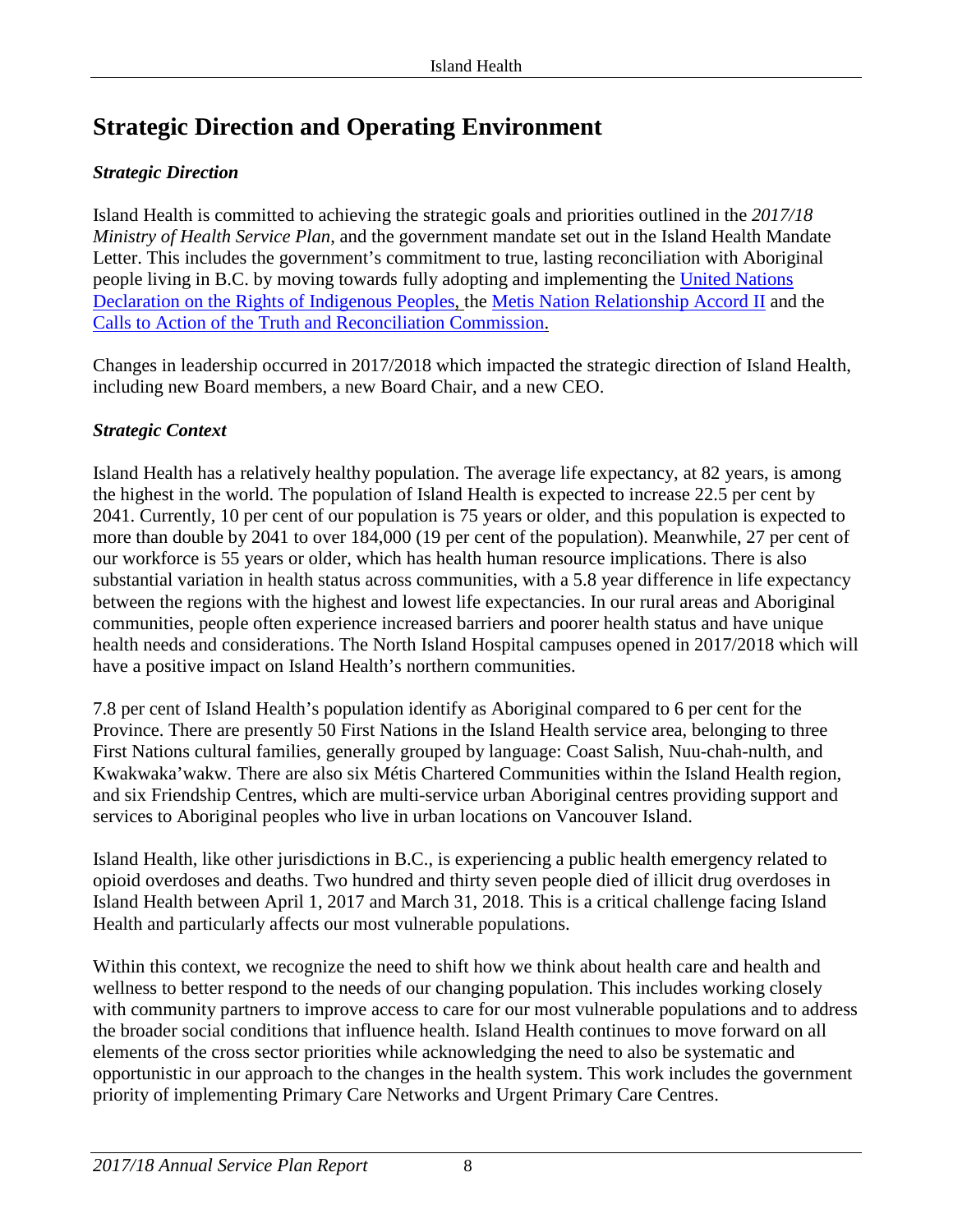## <span id="page-8-0"></span>**Report on Performance**

In 2017/18, Island Health made progress on the government's direction as set out in our Mandate Letter from the Minister of Health. These actions are designed to support the health and wellbeing of British Columbians, deliver health and care services that are responsive and effective, and ensure value for money in the health system.

Island Health is committed to putting patients and their families at the heart of every interaction. This involves inviting people to be even more engaged as partners in their care, ensuring they play an integral role in decision-making and have a strong voice in the quality of care they receive. Island Health continues to work closely with provincial safety and quality councils and the Patient Care Quality Review Board to strengthen the processes and supports for effectively addressing patient concerns. In addition, shifting the culture of health care in order to engage with and improve the experience of patients and their families and improve health outcomes within and outside of Island Health is an organizational priority.

Island Health has aligned its budget and cost management activities to support the achievement of organizational priorities, system-wide initiatives and the delivery of high-quality care in a fiscally disciplined and sustainable manner. We have a well-established culture of performance and outcome measurement that is supported by robust monitoring and reporting systems. There are regular meetings between the Minister and Board Chair and the Deputy Minister and CEO to ensure our continued alignment with government's strategic mandate and to regularly review the progress on each of the priority areas.

#### <span id="page-8-1"></span>*Goals, Strategies, Measures and Targets*

The *2017/18 – 2019/20 Service Plan* reflects the strategic priorities identified by government. The priorities build from previous plans and focus on supporting the health and wellbeing of British Columbians, delivering health and care services that are responsive and effective, and ensuring value for money in the health system. Underlying these goals is the fundamental principle of patient-centred care: a sustained focus on shifting the culture of health care in B.C. to put patients at the centre, which drives policy, accountability, service design and delivery.

## **Goal 1: Support the health and wellbeing of British Columbians.**

Overall health and wellness is influenced by many factors including education, income, housing and healthy living. Within the context of supporting community population health needs, Island Health will continue to explore new approaches and opportunities to support health in the future. This involves working with a wide range of public and private partners, including service agencies, local non-profit organizations, all levels of government, the education sector, Aboriginal leaders, businesses, and residents. Effective partnerships among these groups provide the collective wisdom and experience to achieve common goals, including new ways to promote health and prevent disease.

#### **Objective 1.1: Improved population health and reduced disparities through targeted and effective health promotion and disease prevention.**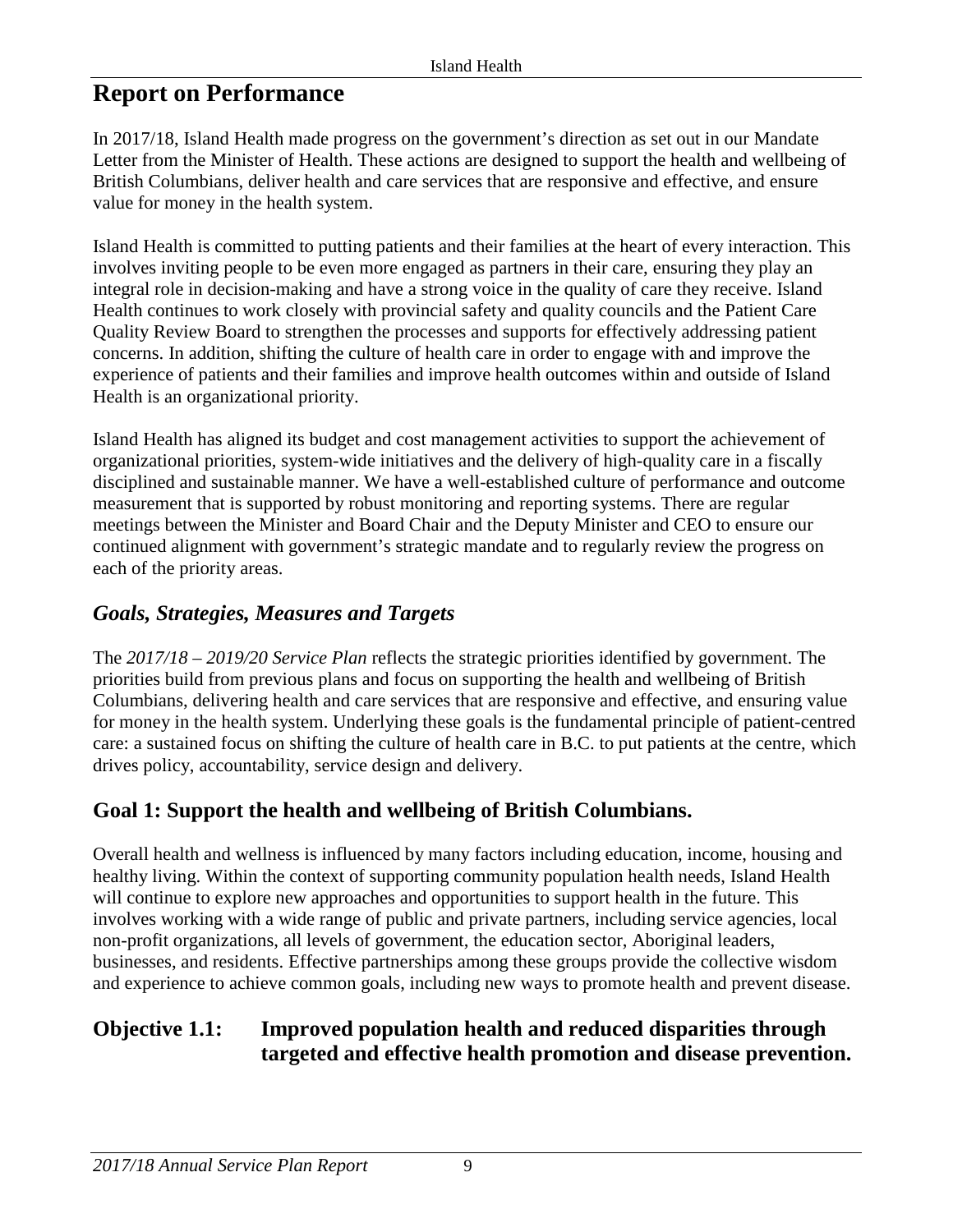#### **Strategies**

• Continue to implement healthy living and disease prevention services to address the needs of high-risk populations and reduce health inequities in alignment with the *[Healthy Families B.C.](http://www.health.gov.bc.ca/library/publications/year/2014/healthy-families-bc-policy-framework.pdf) [Policy Framework,](http://www.health.gov.bc.ca/library/publications/year/2014/healthy-families-bc-policy-framework.pdf)* and *[Promote, Protect, Prevent: Our Health Begins Here. B.C.'s Guiding](http://www.health.gov.bc.ca/library/publications/year/2013/BC-guiding-framework-for-public-health.pdf)  [Framework for Public Health](http://www.health.gov.bc.ca/library/publications/year/2013/BC-guiding-framework-for-public-health.pdf)*.

#### **Objective 1.2: Strengthened collaboration and partnerships with communities and other stakeholders to improve health and care.**

#### **Strategies**

- Continue to implement prevention and promotion initiatives focused on children and youth in partnership with community stakeholders, and in alignment with the *Healthy Families B.C. – Healthy Schools Framework*.
- Continue to collaborate with community stakeholders to develop healthy living action plans and advance innovative approaches to improving community health and wellbeing in alignment with the *Healthy Families B.C. – Healthy Communities Strategy*.
- Further strengthen our collaboration and relationships with communities, physician partners, Aboriginal partners (First Nations, Metis, Friendship Centres), and other stakeholders to support the health and wellbeing of our population.
- Work with research and academic partners to strengthen the health research and innovation agenda to foster improved patient outcomes and health system performance.

#### **Performance Measure 1: Healthy Communities.**

| <b>Performance Measure</b>                                                       | 2011/12         | 2017/18       | 2017/18       | 2018/19       | 2019/20       |
|----------------------------------------------------------------------------------|-----------------|---------------|---------------|---------------|---------------|
|                                                                                  | <b>Baseline</b> | <b>Target</b> | <b>Actual</b> | <b>Target</b> | <b>Target</b> |
| Percent of communities that have<br>completed healthy living strategic<br>plans. | 14%             | 50%           | 53%           | 50%           | 53%           |

**Data Source:** Survey, Healthy Living and Health Promotion Branch, Population and Public Health Division, Ministry of Health.

#### **Discussion**

This performance measure focuses on the proportion of the 162 communities in B.C. that have been developing healthy living strategic plans, in partnership with the Ministry and health authorities, since 2010/11. Community efforts to support healthy living through planning, policies, built environments and other mechanisms are critical to engaging individuals where they live, work and play. Sustained community level actions will encourage more active lifestyles while decreasing the risk factors for chronic diseases and injury.

Island Health exceeded its target by one community (3%) for this measure with 19 of 36 communities having a healthy living strategic plan (53%). Island Health will continue to build upon the successes achieved to date in order to support and promote the health and wellbeing of residents.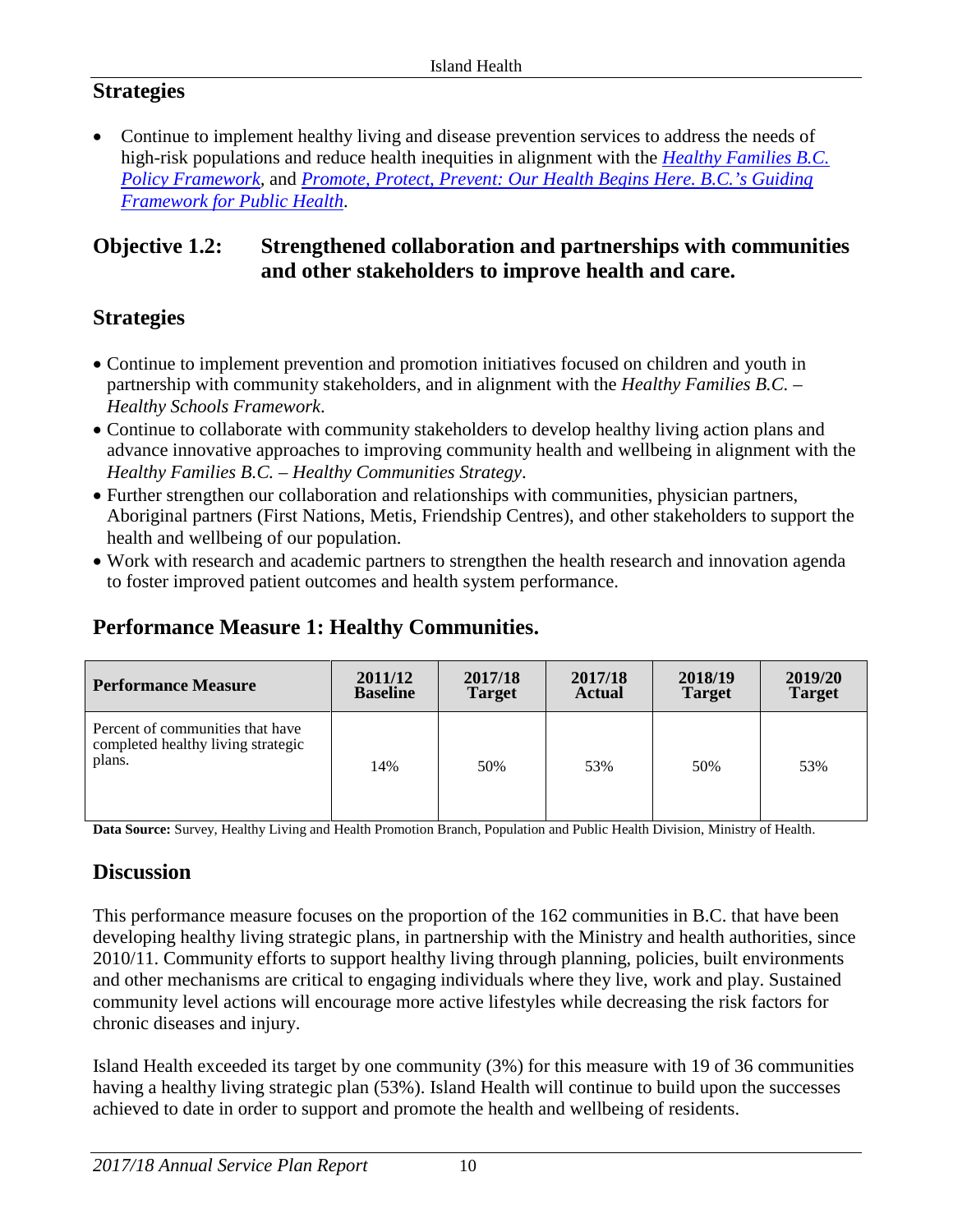#### **Goal 2: Deliver a system of responsive and effective health care services across B.C.**

Island Health is committed to putting patients and their families at the heart of every interaction. This involves inviting people to be even more engaged partners in their care and ensuring they play an integral role in decision-making. This means listening to patients and their families, responding openly to their concerns, informing them about care options and recognizing and encouraging their input.

Island Health strives to create a culture of engagement, innovation and accountability where trust, collaboration and a strong commitment to safety and quality are built at all levels of care. Care decisions will be patient-centred and based on the best available scientific evidence. Care teams will work to eliminate 'must never happen' events and avoidable harm. An essential element of quality is ensuring the smooth flow of patients through the system as their needs change so that everyone gets the services they need where and when they need them. Island Health will work to ensure there are no unnecessary transitions in care, and that all care that can be provided in a community setting is available.

#### **Objective 2.1: Exemplary patient experience, based on excellence in quality and safety and 'patient and family-centred care.'**

#### **Strategies**

- Empower patients and families to be partners in their care and to play an integral role in decisionmaking and innovation.
- Continue to implement Island Health's *Engagement to Experience Framework* to achieve exemplary patient, care team, physician, and community experience through excellence in engagement.
- Improve patient experiences by embedding cultural safety and humility into all aspects of care as described in the *[Declaration of Commitment to Cultural Safety and Humility in Health Services for](http://www.fnha.ca/Documents/Declaration-of-Commitment-on-Cultural-Safety-and-Humility-in-Health-Services.pdf)  [First Nations and Aboriginal people in British Columbia.](http://www.fnha.ca/Documents/Declaration-of-Commitment-on-Cultural-Safety-and-Humility-in-Health-Services.pdf)*
- Continue to implement IHealth to enable 'One Person, One Record, One Plan for Health and Care'.
- Continue to advance the clinical analytics capabilities of IHealth to enable continuous quality improvement.
- Enhance the delivery of high quality, safe care by embedding quality standards into practice and through expansion of a closed-loop medication system and unit-dose medication distribution.

#### **Objective 2.2: A primary care model that provides comprehensive and coordinated team-based care linked to specialized services.**

#### **Strategies**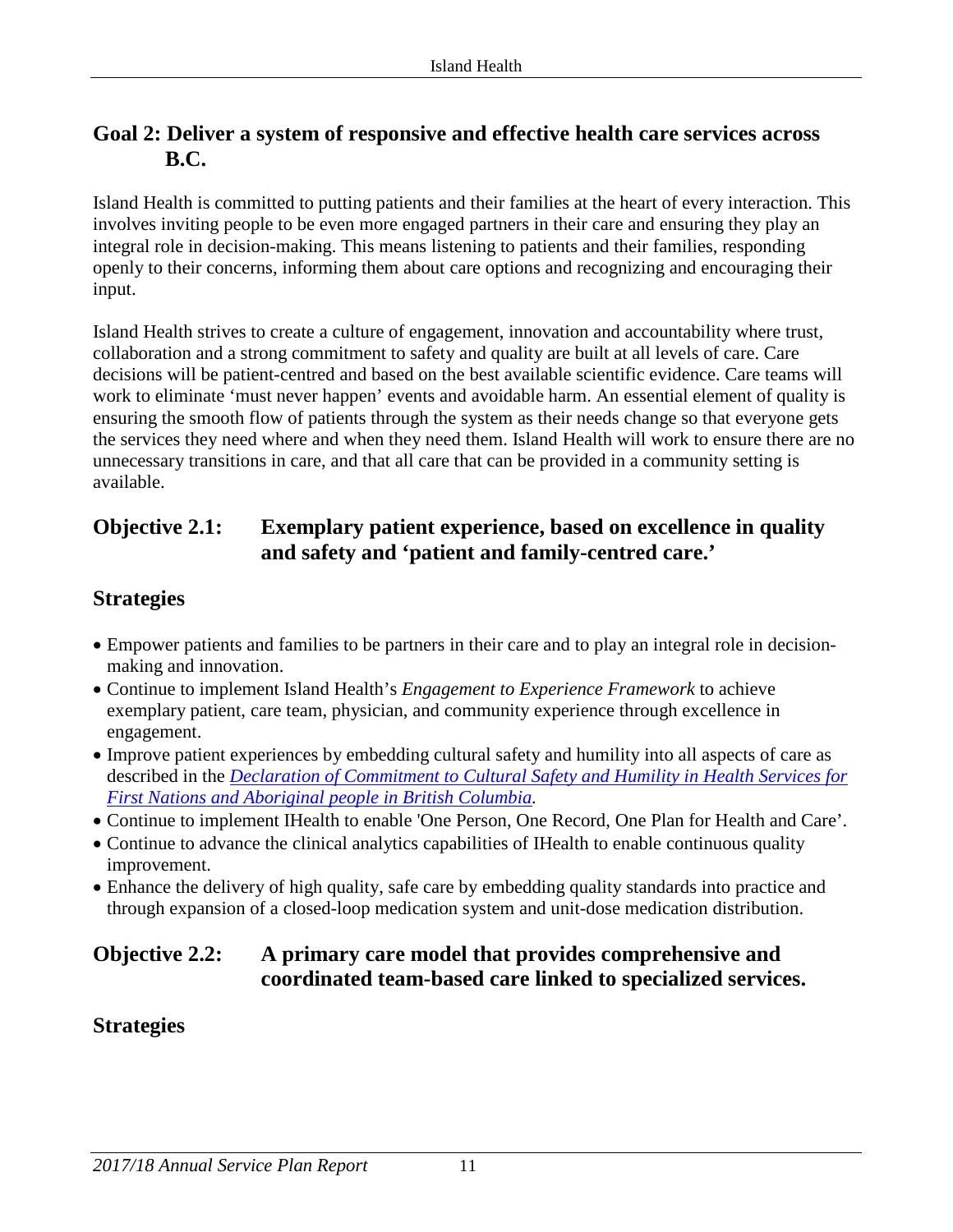- Increase access to services and continuity of care for patients by implementing Primary Care Homes in targeted Island Health communities through collaboration between family practices and Island Health care teams.
- Improve services for vulnerable populations through a service model redesign based on community partnerships, and interdisciplinary collaborative practice teams, built around primary care providers.
- Continue to expand Telehome monitoring to support patients in their homes, providing proactive support to improve health and avoid acute care services.
- Work with the Ministry of Health and the BC Cancer Agency of the Provincial Health Services Authority to implement the Cancer Control Strategy.

#### **Objective 2.3: Improved patient health outcomes and reduced hospitalization for seniors through effective community services.**

## **Strategies**

- Implement a service model redesign in targeted Island Health communities to improve care outcomes and reduce hospitalization for seniors through effective community services.
- Continue implementation of the plan to increase hospice spaces in alignment with the Ministry of Health End-of-Life strategy.

#### **Objective 2.4: Improved patient health outcomes and reduced hospitalization for those with mental health and substance use issues through effective community services.**

#### **Strategies**

- Continue implementation of mental health system redesign to improve patient health outcomes and reduce hospitalizations for those with mental health and substance use issues, in alignment with Ministry of Health direction.
- Continue to improve access to addiction treatment, including creating additional substance use treatment spaces.
- Respond to the opioid overdose public health emergency to reduce preventable deaths and harm in the region.

#### **Objective 2.5: Improved access to timely and appropriate surgical treatments and procedures.**

#### **Strategies**

- Continue implementation of Island Health's comprehensive Surgical plan to increase surgical volumes and improve access to timely and appropriate surgical treatments and procedures.
- Increase MRI scans to improve access for patients.
- Open the View Royal Surgical Centre to provide daycare surgery services and create capacity for inpatient surgeries in Island Health facilities.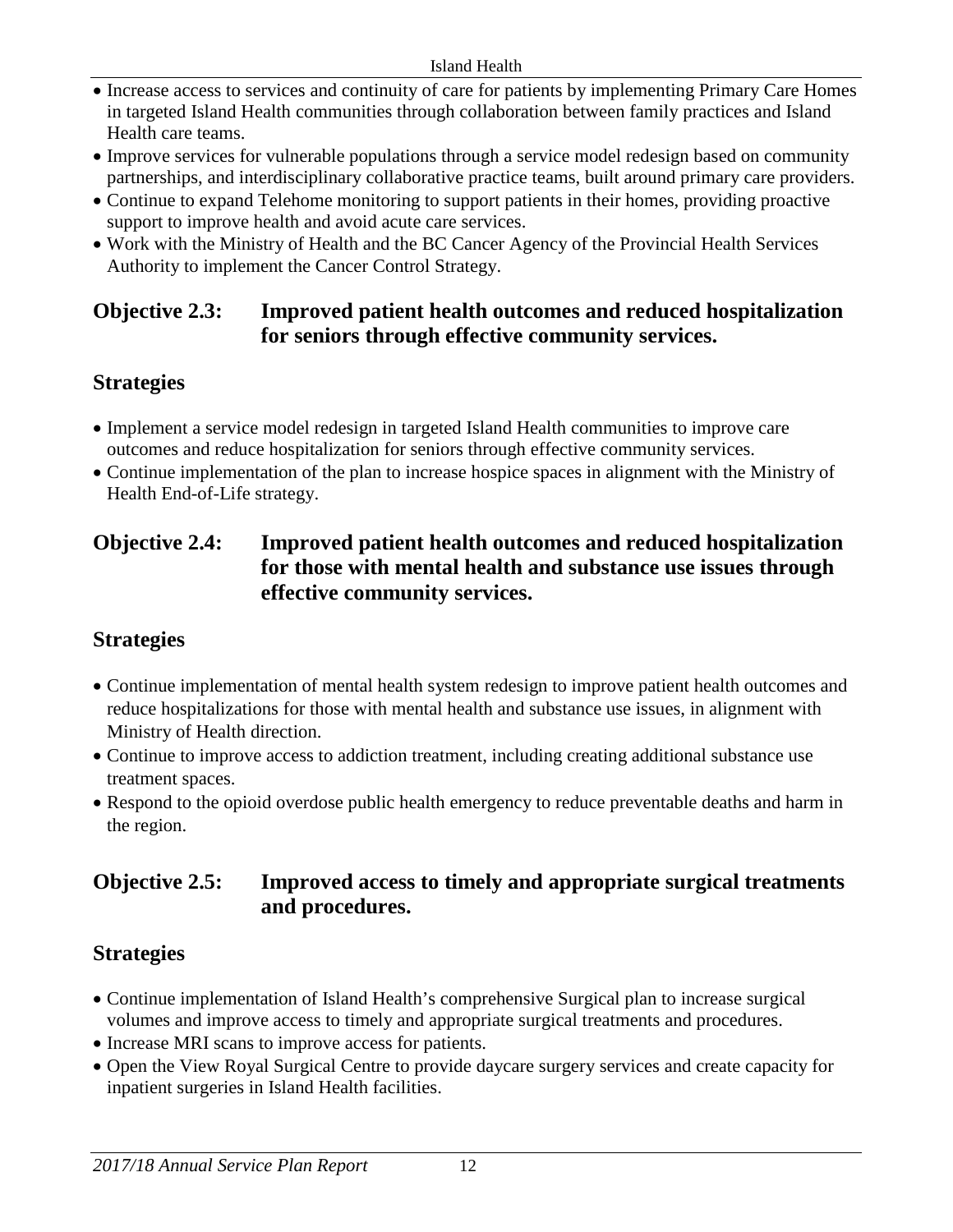### **Objective 2.6: Sustainable and effective health services in rural and remote areas, including Aboriginal communities.**

### **Strategies**

- Enhance health and wellness, and the quality of care in Island Health rural and remote communities, by improving the rural patient journey, continuing the recruitment of physicians and integrating community paramedicine roles in select sites.
- Expand Virtual Care (Telehealth services) in alignment with population and community needs, with a specific focus on First Nations communities.
- Continue to implement strategies to address the unique health care needs of Aboriginal peoples in partnership with the First Nations Health Authority, and other Aboriginal partner organizations.

## **Performance Measure 2: Managing Chronic Disease in the Community.**

| <b>Performance Measure</b>                                                                                                               | 2013/14         | 2017/18       | 2017/18 | 2018/19       | 2019/20       |
|------------------------------------------------------------------------------------------------------------------------------------------|-----------------|---------------|---------|---------------|---------------|
|                                                                                                                                          | <b>Baseline</b> | <b>Target</b> | Actual  | <b>Target</b> | <b>Target</b> |
| The number of people with a<br>chronic disease admitted to hospital<br>per 100,000 people, aged 75 years<br>and over (age standardized). | 2,884           | 2.574         | 2,587   | 2,562         | 2,550         |

**Data Source:** Discharge Abstract Database, Integrated Analytics: Hospital, Diagnostic and Workforce Branch, Health Sector Information, Analysis and Reporting Division,, Ministry of Health.

#### **Discussion**

This performance measure tracks the number of seniors, 75 years of age and older, with select chronic diseases such as asthma, chronic obstructive pulmonary disease (COPD), heart disease and diabetes, who are admitted to hospital. People with these chronic diseases need the expertise and support of health care providers to manage their disease in the community in order to maintain functioning and reduce complications that will require more medical care. This proactive disease management reduces unnecessary emergency department visits, hospitalizations and diagnostic testing.

Island Health is slightly over target for this measure, missing the target rate by 13 admissions per 100,000 people over 75 years of age, and the rates have been decreasing steadily since 2015/16. Heart failure and COPD continue to be the two most common Ambulatory Care Sensitive Condition (ACSC) diagnoses (accounting for approximately 80% of ACSC discharges among patients 75y+) and both continue to increase among Island Health discharges. Almost half of ACSC cases are among South Vancouver Island residents (43% of discharges in 2017/18 as of the third quarter). Island Health continues to improve how it effectively supports individuals who have chronic conditions. An Intensive Integrated Care Management Team at Nanaimo Regional General Hospital provides multidisciplinary care, including developing individual care plans and goal setting. The team supports patients to identify root causes and change behaviour, provides advocacy support, and works across programs and services to develop client-focused plans of care. Telehome monitoring for patients with heart failure and COPD implemented in Victoria, Nanaimo and Oceanside helps patients who are living in their own homes.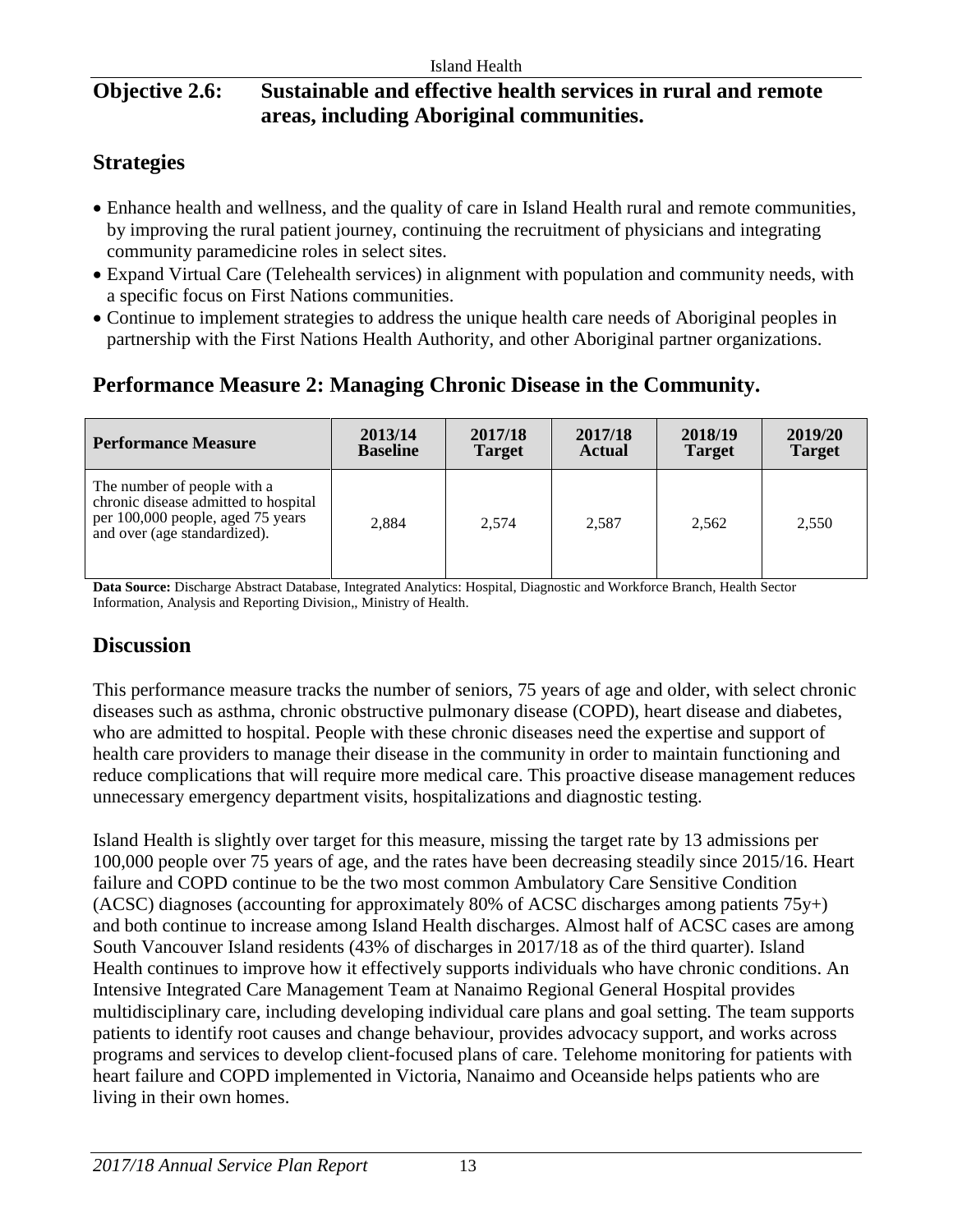| <b>Performance Measure</b>                                                                                                                         | 2013/14         | 2017/18       | 2017/18       | 2018/19       | 2019/20       |
|----------------------------------------------------------------------------------------------------------------------------------------------------|-----------------|---------------|---------------|---------------|---------------|
|                                                                                                                                                    | <b>Baseline</b> | <b>Target</b> | <b>Actual</b> | <b>Target</b> | <b>Target</b> |
| Percent of people admitted to<br>hospital for mental illness and<br>substance use who are readmitted<br>within 30 days, aged 15 years and<br>over. | 13.1%           | 12.0%         | 12.5%         | 12.0%         | 12.0%         |

#### **Performance Measure 3: Community Mental Health Services.**

**Data Source:** Discharge Abstract Database, Integrated Analytics: Hospital, Diagnostic and Workforce Branch, Health Sector Information, Analysis and Reporting Division, Ministry of Health.

#### **Discussion**

In B.C., there is a focus on improving access to a range of services and supports in the community, including for persons with mental health and substance use issues. This performance measure focuses on one aspect of the effectiveness of community-based supports to help persons with mental health and substance use issues receive appropriate and accessible care, and avoid readmission to hospital. Other components include good discharge planning and maintaining the appropriate length of stay in a hospital. Central to these efforts is building a strong system of primary and community care which enhances capacity and provides evidence-based approaches to care.

Island Health was over its target for this measure by 22 readmissions or 0.5%. The Ministry of Health data for 2017/18 shows 529 total mental illness and substance use readmissions within 30 days out of 4,227 total mental illness and substance use episodes (12.5%). There is variation by site and by period but Royal Jubilee and Nanaimo Regional General have the largest volumes so changes at those two sites impact the overall average the most. Substantial fluctuations in this rate also occur throughout the year but the average has remained between 12.2 per cent and 12.5 per cent since 2015/16. We are committed to continuing to improve community access for people with moderate to severe mental illness and/or addiction issues by strengthening and improving the continuum of care, including specialized programs and services for individuals living with significant mental health and/or addictions.

#### **Performance Measure 4: Access to Scheduled (Non-Emergency) Surgery.**

| <b>Performance Measure</b>                                  | 2013/14         | 2017/18       | 2017/18       | 2018/19       | 2019/20       |
|-------------------------------------------------------------|-----------------|---------------|---------------|---------------|---------------|
|                                                             | <b>Baseline</b> | <b>Target</b> | <b>Actual</b> | <b>Target</b> | <b>Target</b> |
| Percent of scheduled surgeries<br>completed within 26 weeks | 87%             | 95%           | 80%           | 95%           | 95%           |

**Data Source:** Surgical Wait Time Production, Ministry of Health. Includes all elective adult and pediatric surgeries. Paediatric priority code VI cases are excluded from the numerator and denominator because the benchmark wait time is 52 weeks.

#### **Notes:**

1. Baseline is for surgeries completed from April 1, 2013 to March 31, 2014. Target percents are for surgeries completed in the fiscal year.

2. The total wait time is the difference between the date the booking form is received at the hospital and the date the surgery is completed.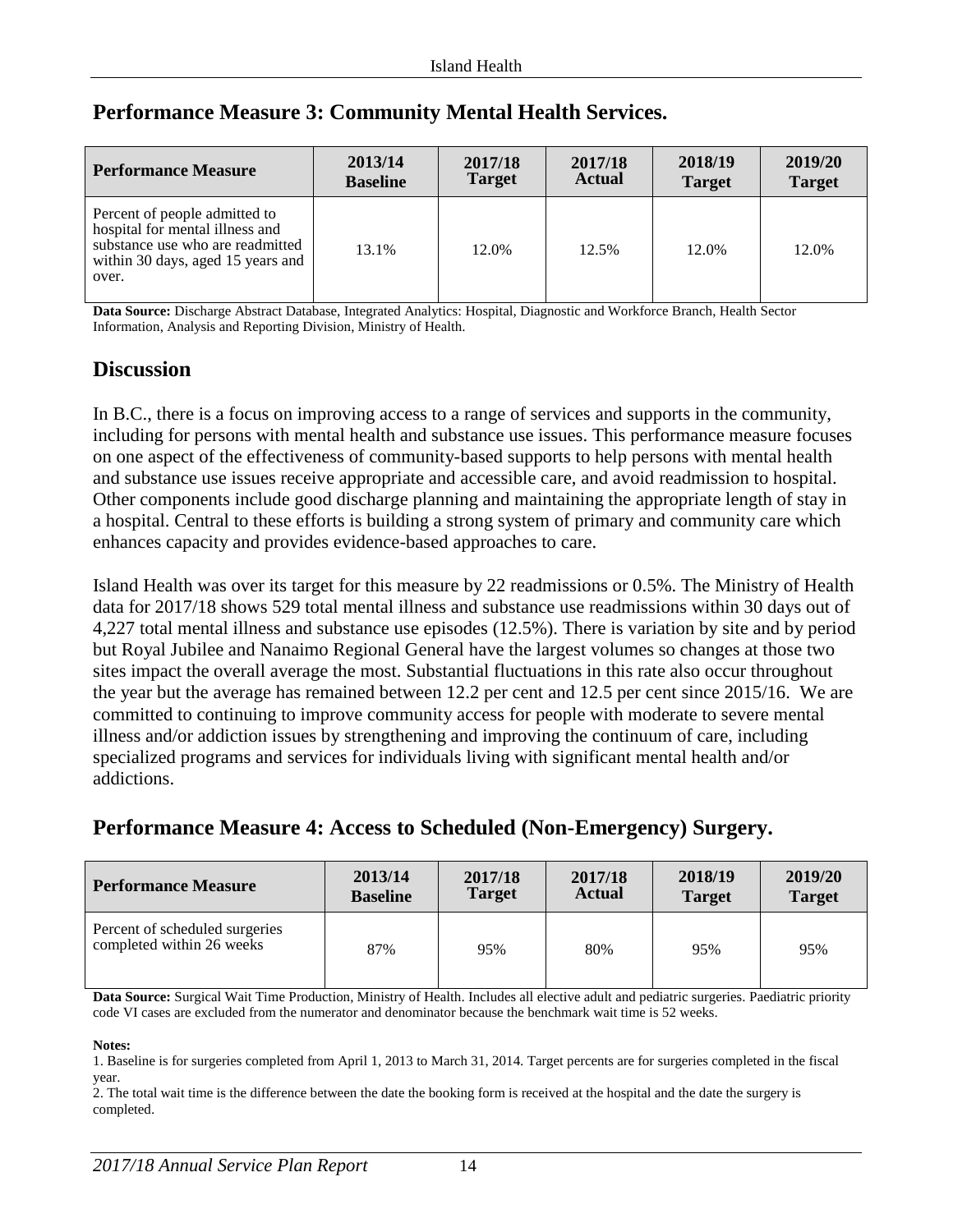#### **Discussion**

B.C.'s health system has focussed on reducing wait times for many surgeries. Funding incentives, combined with continuous efforts to foster innovation and efficiency in B.C.'s hospitals, are designed to improve the timeliness of access to an expanding range of surgical procedures. This performance measure tracks whether scheduled surgeries are completed within the maximum established benchmark wait time of 26 weeks. Surgical resources are also being allocated to complete the surgeries of people who have been waiting the longest.

Island Health, as well as all other Health Authorities in the province, was challenged by surgical wait time performance. Last year, 80 per cent of surgeries met the 26 week benchmark. Island Health missed this target by 7,186 cases (15%). Ministry of Health data for 2017/18 shows that 37,450 elective cases were completed within 26 weeks out of the 46,985 elective cases in total (80%).

Wait times for hip and knee surgeries have steadily decreased since 2016/17 with a smaller per cent of those surgeries with wait times longer than 26 weeks. Island Health has met its goal of completing 200 additional hip and knee replacements by March 31, 2018. The South Island Hip and Knee Centre opened in early 2018 and is fully operational.

#### **Goal 3: Ensure value for money.**

Key to a successful, sustainable health care system is ensuring that limited public resources are used in the most efficient and effective way possible to deliver high-quality, responsive and safe care. It also means implementing new ideas and innovative approaches to care; providing the services people need; striving for excellence; challenging the status quo; and enabling patients to define outcomes that matter to them. Focusing on cross-system supports such as health human resource management, IM/IT and technology infrastructure will help achieve the strategic vision in alignment with government priorities.

#### **Objective 3.1: Ensure the best value through collaboration and courageous innovation.**

#### **Strategies**

- Pursue innovation through the creative use of technology to support the patient and staff experience, and improve efficiency across the health system.
- Open the North Island Hospitals with sites in the Comox Valley and Campbell River, providing an enhanced network of care to meet the needs of local communities and Aboriginal peoples.
- Expand and improve our residential care infrastructure in priority areas.
- Maintain and upgrade our capital infrastructure to support our strategic direction, including identifying alternative financing models.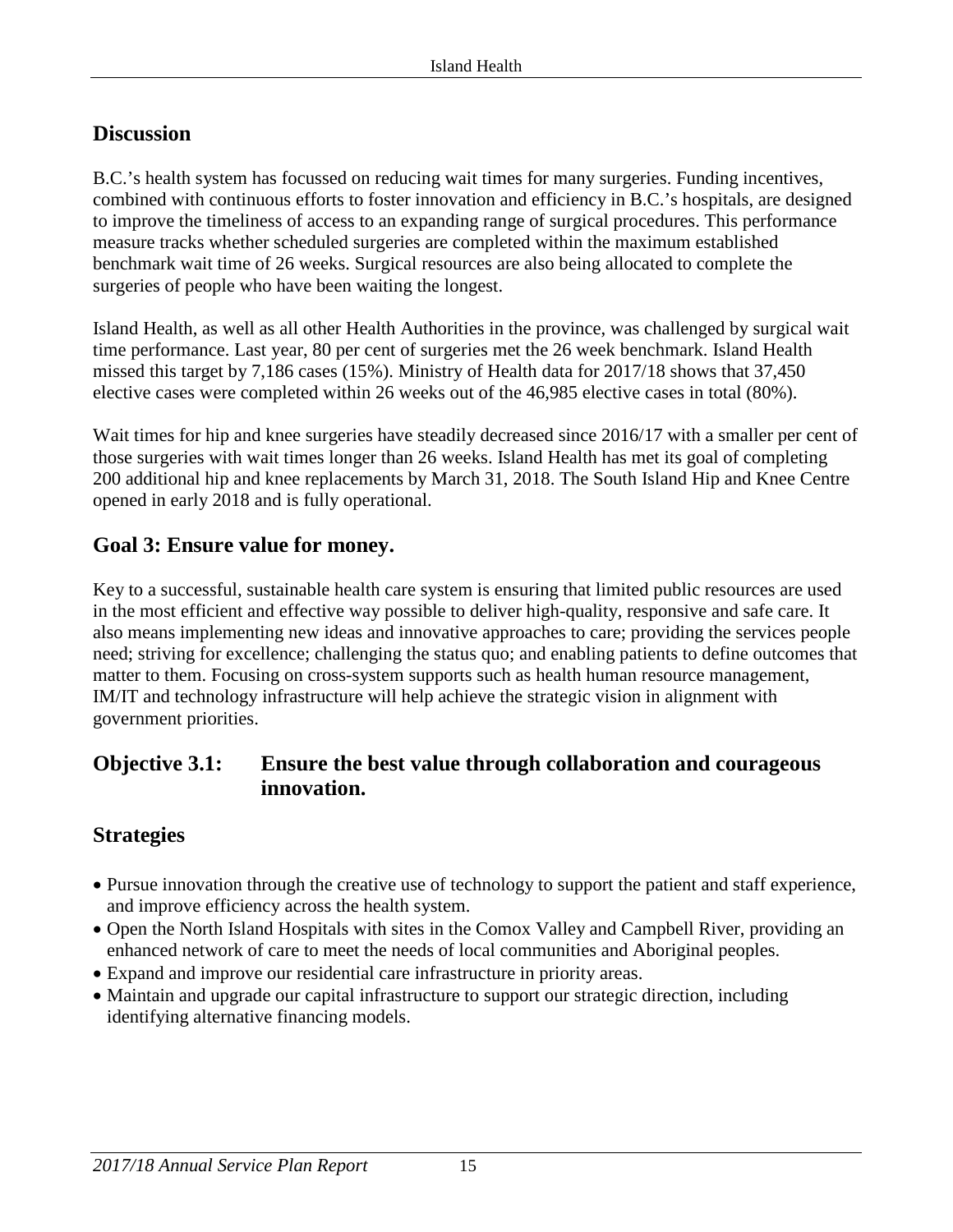#### **Objective 3.2: Effective management of Health Human Resources, IMIT and technology infrastructure, and approaches to funding.**

#### **Strategies**

- Implement a health human resource strategy to enhance engagement and experience through workforce planning, organizational change management, workplace safety, human resources and talent management processes.
- Maximize revenue and cost savings through participation in provincial shared services planning.
- Collaborate with health sector partners to ensure integrated and cost-effective approaches to information management and technology.
- Improve medical staff engagement and enhance the processes that support physicians to participate effectively in health system decision-making.

#### **Objective 3.3: A robust performance management and accountability framework that drives continuous improvement.**

#### **Strategies**

- Continue to strengthen performance monitoring, reporting and continuous improvement structures and processes to support management excellence and cost-effective and efficient services.
- Ensure Island Health governance and actions continue to support the *Taxpayer Accountability Principles*.

#### **Performance Measure 5: Nursing Overtime.**

| Performance Measure                                                   | 2010 Baseline | 2017<br><b>Target</b> | 2017<br><b>Actual</b> | 2018<br><b>Target</b> | 2019<br><b>Target</b> |
|-----------------------------------------------------------------------|---------------|-----------------------|-----------------------|-----------------------|-----------------------|
| Nursing overtime hours as a<br>percent of productive nursing<br>hours | 3.5%          | $\leq 3.3\%$          | 3.9%                  | $\leq 3.3\%$          | $\leq 3.3\%$          |

**Data Source:** Health Sector Compensation Information System, Health Employers Association of British Columbia. Note: Based on calendar year.

#### **Discussion**

This performance measure compares the amount of overtime worked by nurses to the overall amount of time nurses worked. Overtime is a key indicator of the overall health of a workplace as high rates of overtime may reflect inadequate staffing or high levels of absenteeism. Reducing overtime rates by addressing the underlying causes helps promote both patient and caregiver safety while also reducing unnecessary costs to the health system.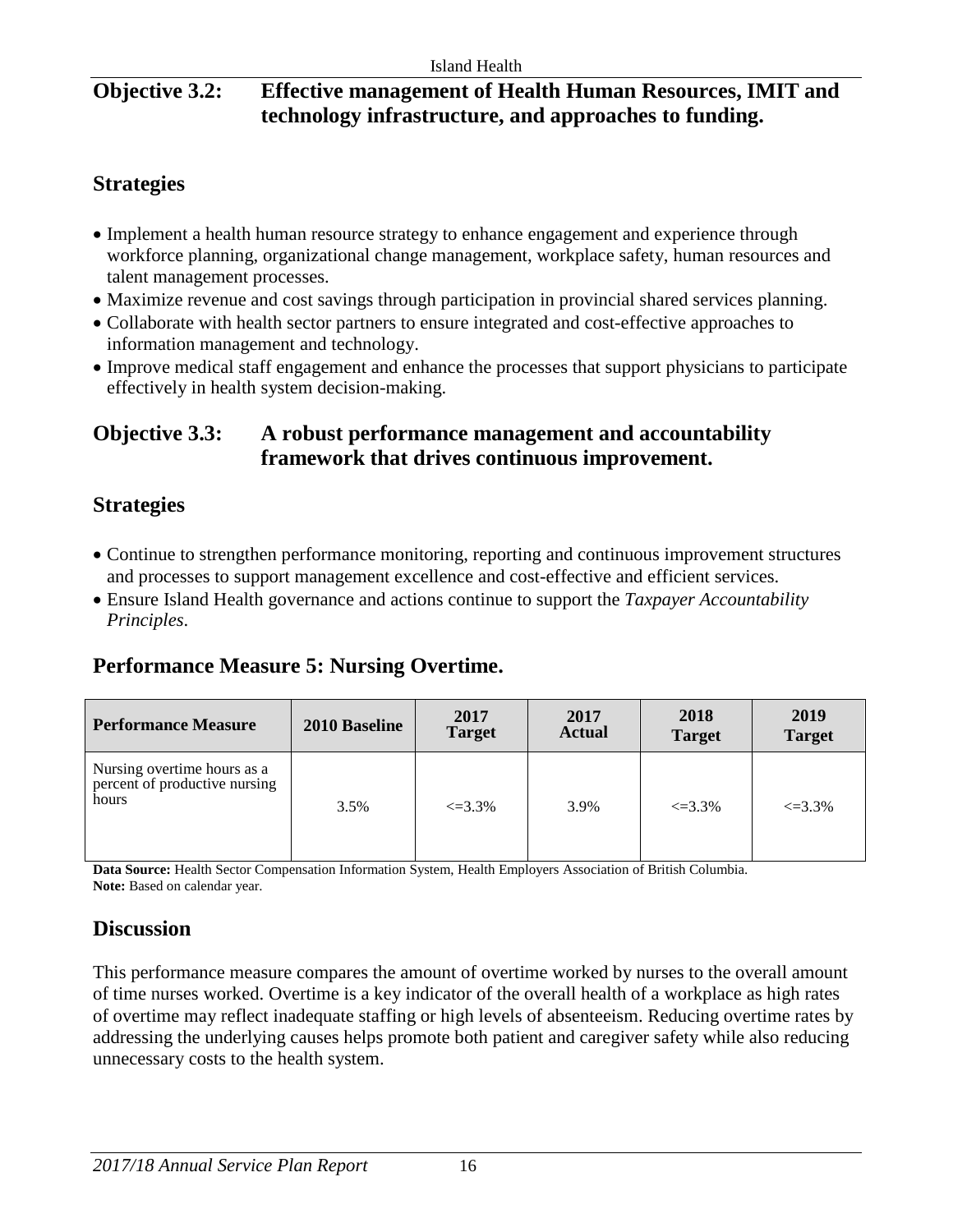#### Island Health

Island Health was over its target in 2017 by an additional 39,894 nursing overtime hours. In total, 256,333 nursing overtime hours were incurred out of 6,558,771 nursing productive hours (3.9%). However, Island Health's nursing overtime rate was less than the B.C. average as of the third quarter of 2017 and the rate at Island Health has improved by 0.5% since 2017/18.

The main reasons for overtime are sick relief (33 per cent), workload (37 per cent), callback (8 per cent), vacancy (5 per cent), vacation relief (5 per cent), and on call (6 per cent). There is a strong emphasis within Island Health to better manage "workload" or staffing beyond the funded baseline. Having sufficient available staff is made possible by: improvements in the recruitment process including reducing delays to hire and offering incentives in rural and remote areas; strategies for training and education for specialty and difficult to fill positions; strategies for attendance promotion; the appropriate number of dedicated relief pool positions, proactive seasonal capacity planning for over census protocol staffing; as well as efficiencies in contacting staff for available shifts.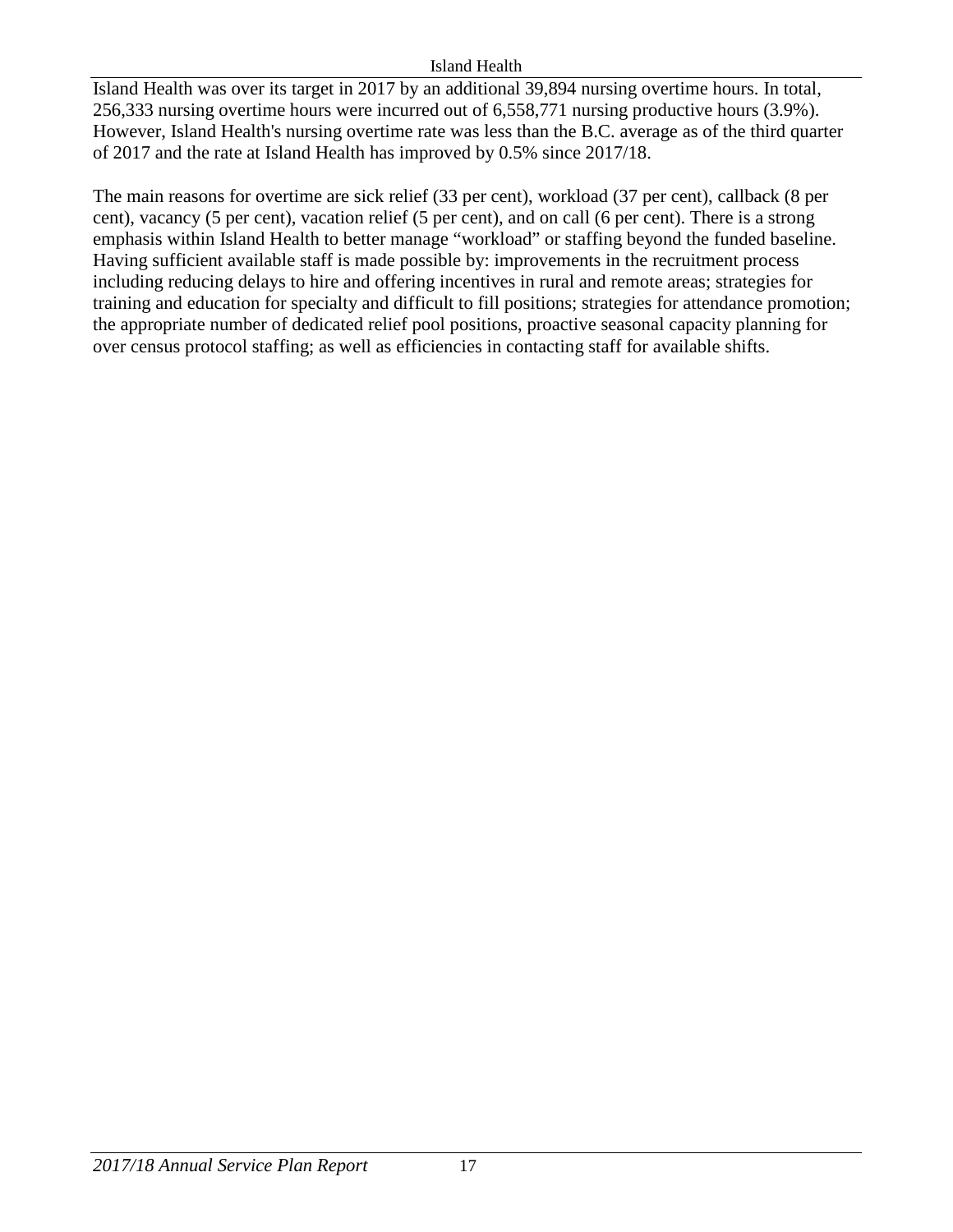## <span id="page-17-0"></span>**Financial Report**

#### <span id="page-17-1"></span>*Discussion of Results*

In 2017/18 Island Health stayed within the budget and had a small surplus of \$.2 million. Negative variances in acute care and corporate sector costs were offset by positive variances in non-provincial government revenues. Continuing demand for services constitute the biggest risk to financial position of Island Health but these are mitigated in a variety of ways. Major capital projects in 2017/18 included the North Island Hospital Project and IHealth.

## **Highlights**

- The Island Health 2017/18 budget was \$2.384 billion.
- Island Health had a surplus of \$.2 million.
- The most significant operating variance was in acute care.
- The increase in Corporate sector costs is primarily due to higher than expected Amortization costs.
- The increase in Non-Provincial Government revenues is mainly due a higher than anticipated share of Deferred Capital Contributions being received from Non-Provincial sources.
- Future risk to Island Health's financial position includes continuing pressure on demand for services; mainly in the acute care sector which we mitigate through a variety of methods (see discussion below)
- Major capital projects included the North Islands Hospital Project and IHealth the next generation Electronic Health Record.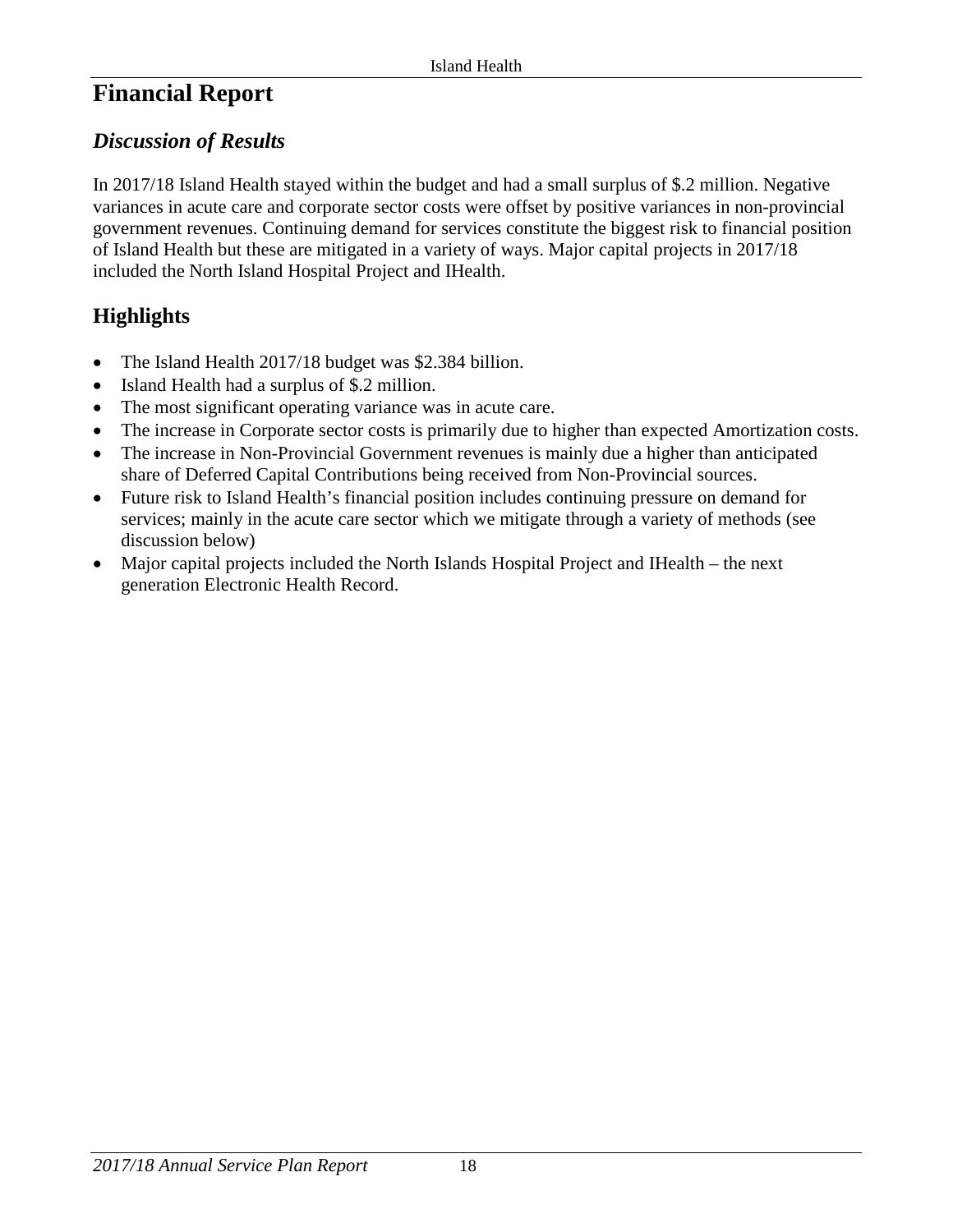| \$ millions                            | 2017/18<br><b>Budget</b> | 2017/18<br><b>Actual</b> | 2017/18<br><b>Variance</b> |
|----------------------------------------|--------------------------|--------------------------|----------------------------|
| <b>OPERATING SUMMARY</b>               |                          |                          |                            |
| <b>Provincial Government Sources</b>   | 2,258.2                  | 2,265.9                  | 7.6                        |
| Non-Provincial Government              |                          |                          |                            |
| Sources                                | 126.4                    | 160.0                    | 33.6                       |
| <b>Total Revenue:</b>                  | 2,384.7                  | 2,425.9                  | 41.2                       |
| <b>Acute Care</b>                      | 1,291.6                  | 1,338.8                  | 47.2                       |
| <b>Residential Care</b>                | 394.4                    | 394.8                    | 0.4                        |
| <b>Community Care</b>                  | 271.9                    | 267.1                    | $-4.8$                     |
| Mental Health & Substance Use          | 181.3                    | 176.4                    | $-4.9$                     |
| Population Health & Wellness           | 65.2                     | 62.0                     | $-3.2$                     |
| Corporate                              | 180.2                    | 186.6                    | 6.4                        |
| <b>Total Expenditures:</b>             | 2,384.7                  | 2,425.7                  | 41.1                       |
| Surplus (Deficit) – even if zero       | 0.000                    | 0.2                      | 0.2                        |
| <b>CAPITAL SUMMARY</b>                 |                          |                          |                            |
| <b>Funded by Provincial Government</b> | 61.1                     | 64.4                     | 3.3                        |
| Funded by Foundations, Regional        | 125.5                    | 85.7                     | $-39.8$                    |
| Hospital Districts, and other Non-     |                          |                          |                            |
| <b>Government Sources</b>              |                          |                          |                            |
| <b>Total Capital Spending:</b>         | 186.5                    | 150.1                    | $-36.5$                    |

#### <span id="page-18-0"></span>*Financial Resource Summary Table*

#### **Variance and Trend Analysis**

The Island Health 2017/18 budget was \$2.384 billion. Actual operating expenditures for the fiscal year end March 31, 2018, were \$2.426 billion and actual revenues were \$2.426 billion, resulting in a surplus of \$.2 million, or 0.008 percent of the annual budget.

The most significant operating variance was in acute care. Increased revenue and expenditures in acute care are both due primarily to increased volume and rates for payments to contracted physicians, funding for additional bariatric surgeries and increased wage rates negotiated through collective agreements effective February 1, 2018. The increase in Corporate sector costs is primarily due to higher than expected Amortization costs. The increase in Non-Provincial Government revenues is mainly due a higher than anticipated share of Deferred Capital Contributions being received from Non-Provincial sources.

#### **Risks and Uncertainties**

Future risk to Island Health's financial position includes continuing pressure on demand for services; mainly in the acute care sector. The organization mitigates this risk through pursuing savings initiatives in the form of increasing efficiencies, managing costs, and delaying new spending. Regular variance analysis and forecasting is conducted through the fiscal year to monitor results and create action plans to adjust accordingly.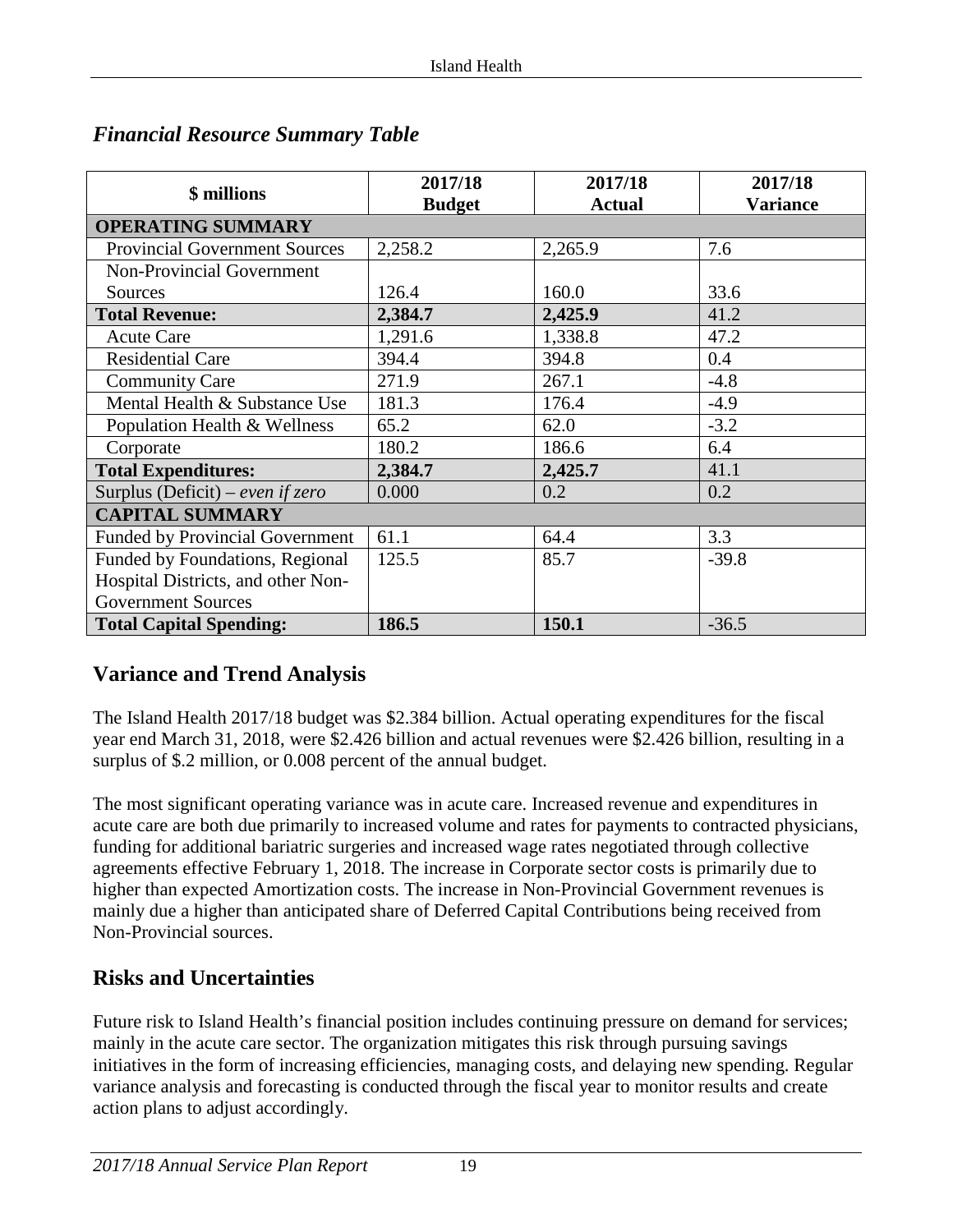#### <span id="page-19-0"></span>*Major Capital Projects*

| <b>Major Capital Projects (over \$20 million)</b> | <b>Targeted</b><br><b>Completion</b><br>Date<br>(Year) | <b>Project Cost</b><br>to March 31,<br>2018<br>(\$ millions) | <b>Estimated Cost</b><br>to Complete<br>(\$ millions) | Approved<br><b>Anticipated</b><br><b>Total Capital</b><br><b>Cost of Project</b><br>(\$ millions) |
|---------------------------------------------------|--------------------------------------------------------|--------------------------------------------------------------|-------------------------------------------------------|---------------------------------------------------------------------------------------------------|
| <b>North Island Hospitals Project</b>             | 2017                                                   | 584.231                                                      | 21.969                                                | 606.200                                                                                           |
|                                                   |                                                        |                                                              |                                                       |                                                                                                   |

The North Island Hospital Comox Valley and Campbell River Campuses opened in the Fall 2017. The new 39,800 square metre (approximately 428,400 square foot) Comox Valley Campus has 153 beds, which replaced the 120-bed St. Joseph's General Hospital. The new 32,300 square metre (approximately 347,700 square foot) Campbell River Campus has 95 beds, which replaced the existing 79-bed Campbell River Hospital. Together the new hospital campuses will form an enhanced network of care for the mid and north Island, delivering high quality patient care through world-class health care facilities.

For more information on this project, please see the website at: [http://nihp.viha.ca/.](http://nihp.viha.ca/)

| IHealth – Next Generation Electronic Health | 2020 | 86.070 | 14.248 | 100.318 |
|---------------------------------------------|------|--------|--------|---------|
| Record                                      |      |        |        |         |

**IHealth – Next Generation Electronic Health Record** IHealth is a multi-year, Island Health-wide strategy to support quality, safe patient care, increase consistency across sites and systems and reduce the risk of medication-related errors. IHealth will provide a single electronic health record for all parts of the health care system. It is interactive for health care providers, and includes clinical decision support and quality measures that will guide critical thinking in a new way. It is a powerful integrated electronic system that will keep track of patients' health records in one single record, across sites and across programs and services, over patients' entire life. IHealth implementation now includes Primary and Community care EMR integration as well as launching patient portal for availability of real time information about the care.

For more information on IHealth, please see the **IHealth Information Site**